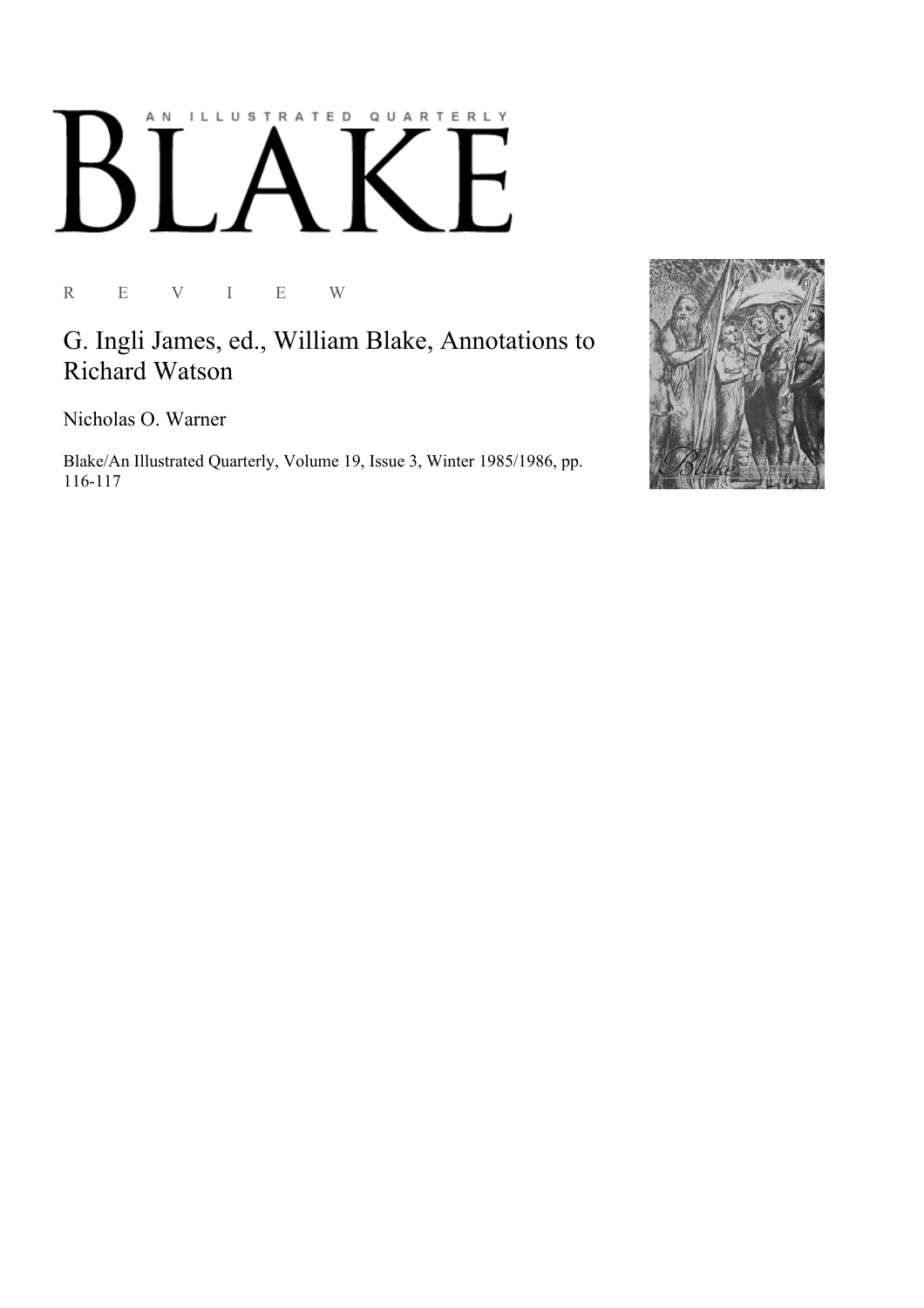more aware than most others of why he was doing it" (p. 76). From this insight it is possible to develop a coherent and consistent theory of artistic production, which is at the same time sensitive to nuances of context and faithful to Blake as an individual. Eaves succeeds in his book, while Crehan fails in his.

The reasons for Crehan's failure, suggested from virtually his first paragraph, are clearly evident in his book's tenth and final chapter "Jerusalem and Albion." Here Crehan seeks to show that the aptness of his social and artistic analysis rests on a hitherto undiscussed tradition of working-class English radical protestantism that exhorts its followers to a life of inspired artisanship for the spiritual redemption of the world. To paraphrase Voltaire (in the infernal sense, of course), if radical protestantism had not existed, Blake, Marx (perhaps), and Crehan (certainly) would have found it necessary to invent in order to promulgate a dialectical changing of the -isms. In his pisgah-vision, Crehan sees context as Adam saw history in Book XII of *Paradise Lost:* "The context of Blake's utopian vision is a transition from millenarism and communitarianism to the utopian socialist experiments of the St-Simonians and Owenites" (p. 330). Notably absent in Crehan's discussion is any reference to Harold Fisch's *Jerusalem and Albion* (1964), which would have forced Crehan to address spiritual as well as social issues. Nor is there, despite the bandying about of the idea of millenarianism, any reference to Norman Cohn's *The Pursuit of the Millennium* (1957; 1961). Nor is there even a passing reference to the analysis of the same transformation that Crehan argues for that is found in M.H. Abrams' *Natural Supernaturalism* (1971).

And these are hardly the only oversights: if not Eaves, then why not include the work of marxists such as Lucien Lefebvre and Pierre Macherey who have already come to grips with the issue of how to articulate a marxist theory of artistic production? Why not include a broader sampling of those formalist critics sent up from the start; if only to rebut them on matters of substance? In the final analysis, as the appended bibliography shows, Crehan's book is either a thinly researched dissertation, a badly updated one, or some combination of these. It may not be possible to gain access to eighteenth-century rare books at the University of Zambia, where he teaches, but Crehan surely could have taken the trouble to buttress his arguments with more evidence of careful and reputable research. To do so would not have mitigated the sting of the gratuitous nastiness that abounds in the book. My special selection in this regard is taken from Crehan's analysis of Blake's color-printed monotype *Newton*: "the whole body curves in upon itself, hunching itself into an embryo-like ball (the characteristic position of all intellectuals)  $\ldots$  " (p. 165). Come the revolution, I trust the bureaucracy of the proletariat will help me and my fellow sufferers to shake off the chains of our scholarship-and scoliosis.

One finally wonders why someone in the academy would do everything in his power to *epater* his version *les bourgeois-even* to ridicule them-without doing his level best to make sure that in the aftermath he edified them by edifying himself to the greatest possible extent. Crehan's is an angry, inept, and ultimately saddening effort. Marxist approaches to Blake do not have to be so--David Punter's *Blake, Hegel, and Dialectic*  (1982) is a case in point. And a marxist approach to Blake's theory and practice of artistic production could be richly edifying. But such an approach has not yet been tried successfully, Crehan's *Blake in Context* notwithstanding.

William Blake. Annotations to Richard Watson. An Apology for the Bible in a Series of Letters Addressed to Thomas Paine. 8th ed. 1797. Edited with an Introduction by G. Ingli James. Cardiff: University College Cardiff Press, 1984. Pp. vii  $+$  [170].

Reviewed by Nicholas O. Warner

Among the most striking and eloquent of his annotations to other writers are Blake's comments on Bishop Watson's *An Apology /01' the Bible,* itself a repJy to the second part of Tom Paine's *The Age 0/ Reason.* Many Blake scholars have found it useful to cite portions of these vivid, often angry annotations, resounding as they do with the voice of honest indignation, and frequently anticipating issues present in Blake's later prophetic books. These annotations have, of course, been available in the great editions of Keynes, Bentley, and Erdman, but G. Ingli James's new edition of the annotations presents them for the first time in facsimile, and with a typographic transcription that follows the actual disposition of Blake's words.

James's edition, published in the Regency Reprint series by University College Cardiff Press, begins with a learned, lucid, engagingly written introduction, in which James points out that a facsimile of the annotations "makes visually evident the expressive vigour of Blake's comments." James goes on to give us some background information about Watson and his career as Bishop of Llandaff, and about Blake's intellectual relationship to both Watson and Paine; James also distinguishes carefully not only between Watson's "Whiggish liber